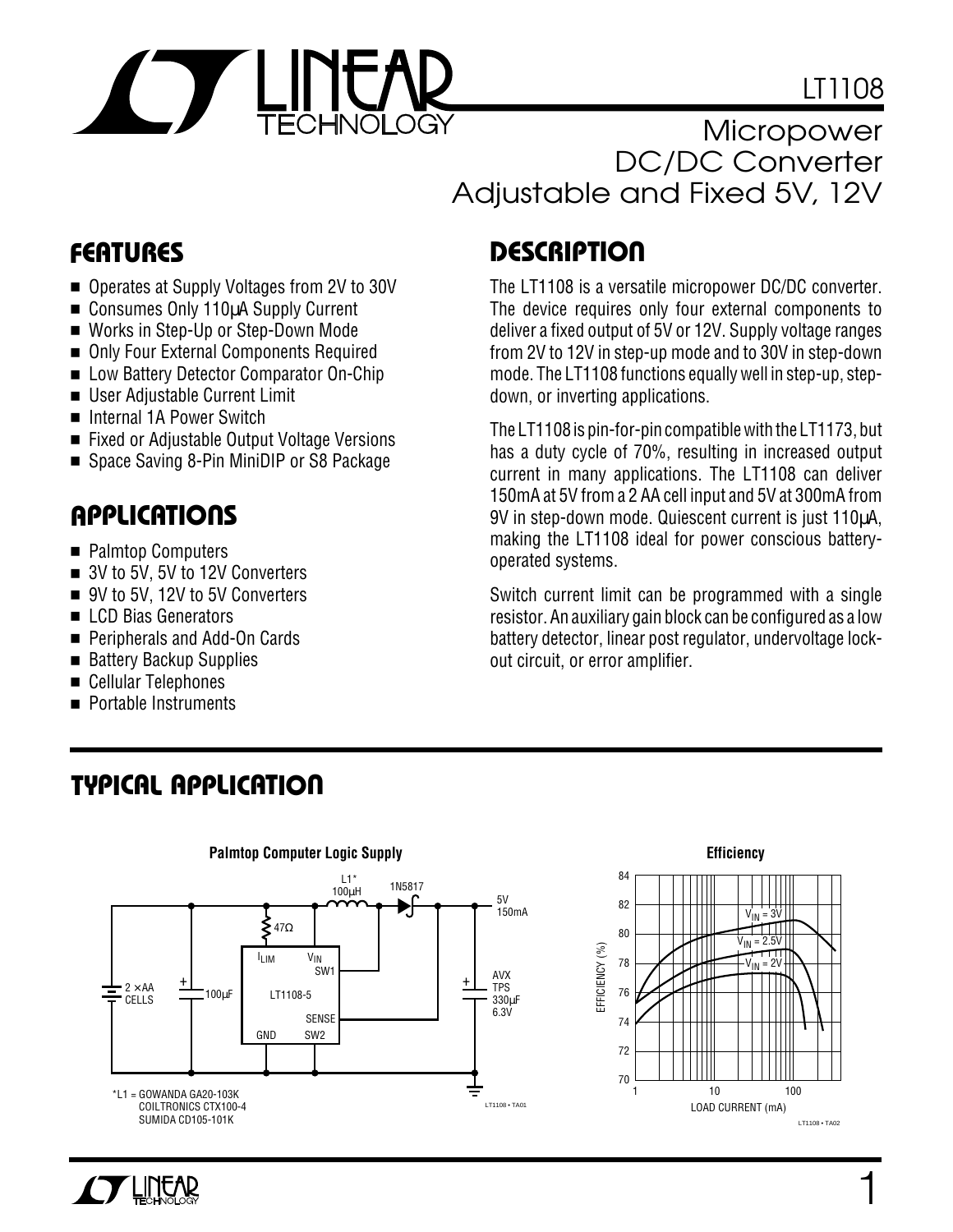# **ABSOLUTE MAXIMUM RATINGS**

| Storage Temperature Range $-65^{\circ}$ C to 150 $^{\circ}$ C |
|---------------------------------------------------------------|
| Lead Temperature (Soldering, 10 sec) 300°C                    |
|                                                               |

### **PACKAGE/ORDER INFORMATION**



# **ELECTRICAL CHARACTERISTICS**  $T_A = 25^\circ \text{C}$ ,  $V_{IN} = 3V$ , unless otherwise noted.

| <b>SYMBOL</b>    | <b>PARAMETER</b>                            | <b>CONDITIONS</b>                                                |           | MIN            | <b>TYP</b>   | <b>MAX</b>      | <b>UNITS</b>                         |
|------------------|---------------------------------------------|------------------------------------------------------------------|-----------|----------------|--------------|-----------------|--------------------------------------|
| l <sub>Q</sub>   | Quiescent Current                           | Switch OFF                                                       | $\bullet$ |                | 110          | 150             | μA                                   |
|                  | Quiescent Current, Boost Mode Configuration | No Load<br>LT1108-5<br>LT1108-12                                 |           |                | 135<br>250   |                 | μA<br>μA                             |
| $V_{\text{IN}}$  | Input Voltage                               | Step-Up Mode<br>Step-Down Mode                                   |           | $\overline{2}$ |              | 12.6<br>30.0    | V<br>V                               |
|                  | <b>Comparator Trip Point Voltage</b>        | LT1108 (Note 1)                                                  | $\bullet$ | 1.2            | 1.245        | 1.3             | V                                    |
| V <sub>OUT</sub> | Output Sense Voltage                        | LT1108-5 (Note 2)<br>LT1108-12 (Note 2)                          |           | 4.75<br>11.4   | 5<br>12      | 5.25<br>12.6    | $\vee$<br>V                          |
|                  | <b>Comparator Hysteresis</b>                | LT1108                                                           |           |                | 5            | 10 <sup>1</sup> | mV                                   |
|                  | Output Hysteresis                           | LT1108-5<br>LT1108-12                                            |           |                | 20<br>50     | 40<br>100       | mV<br>mV                             |
| $f_{\rm OSC}$    | <b>Oscillator Frequency</b>                 |                                                                  | $\bullet$ | 14             | 19           | 25              | kHz                                  |
|                  | Duty Cycle                                  | Full Load, Step-Up Mode                                          | $\bullet$ | 63             | 70           | 78              | $\frac{0}{0}$                        |
| $t_{ON}$         | Switch-ON Time                              | I <sub>LIM</sub> Tied to V <sub>IN</sub> , Step-Up Mode          | $\bullet$ | 28             | 36           | 48              | μs                                   |
|                  | <b>Feedback Pin Bias Current</b>            | LT1108, $V_{FB} = 0V$                                            |           |                | 10           | 50              | пA                                   |
|                  | Set Pin Bias Current                        | $V_{\text{SET}} = V_{\text{REF}}$                                |           |                | 20           | 100             | пA                                   |
| V <sub>OL</sub>  | Gain Block Output Low                       | $ISINK = 100µA, VSET = 1V$                                       | $\bullet$ |                | 0.15         | 0.4             | $\vee$                               |
|                  | Reference Line Regulation                   | $2V \leq V_{IN} \leq 5V$<br>$5V \leq V_{IN} \leq 30V$            |           |                | 0.20<br>0.02 | 0.400<br>0.075  | $\frac{9}{6}$ /V<br>$\frac{9}{0}$ /V |
| V <sub>SAT</sub> | SW <sub>SAT</sub> Voltage, Step-Up Mode     | $V_{IN} = 3V$ , $I_{SW} = 650mA$<br>$V_{IN}$ = 5V, $I_{SW}$ = 1A |           |                | 0.5<br>0.8   | 0.65<br>1.00    | $\mathsf{V}$<br>V                    |

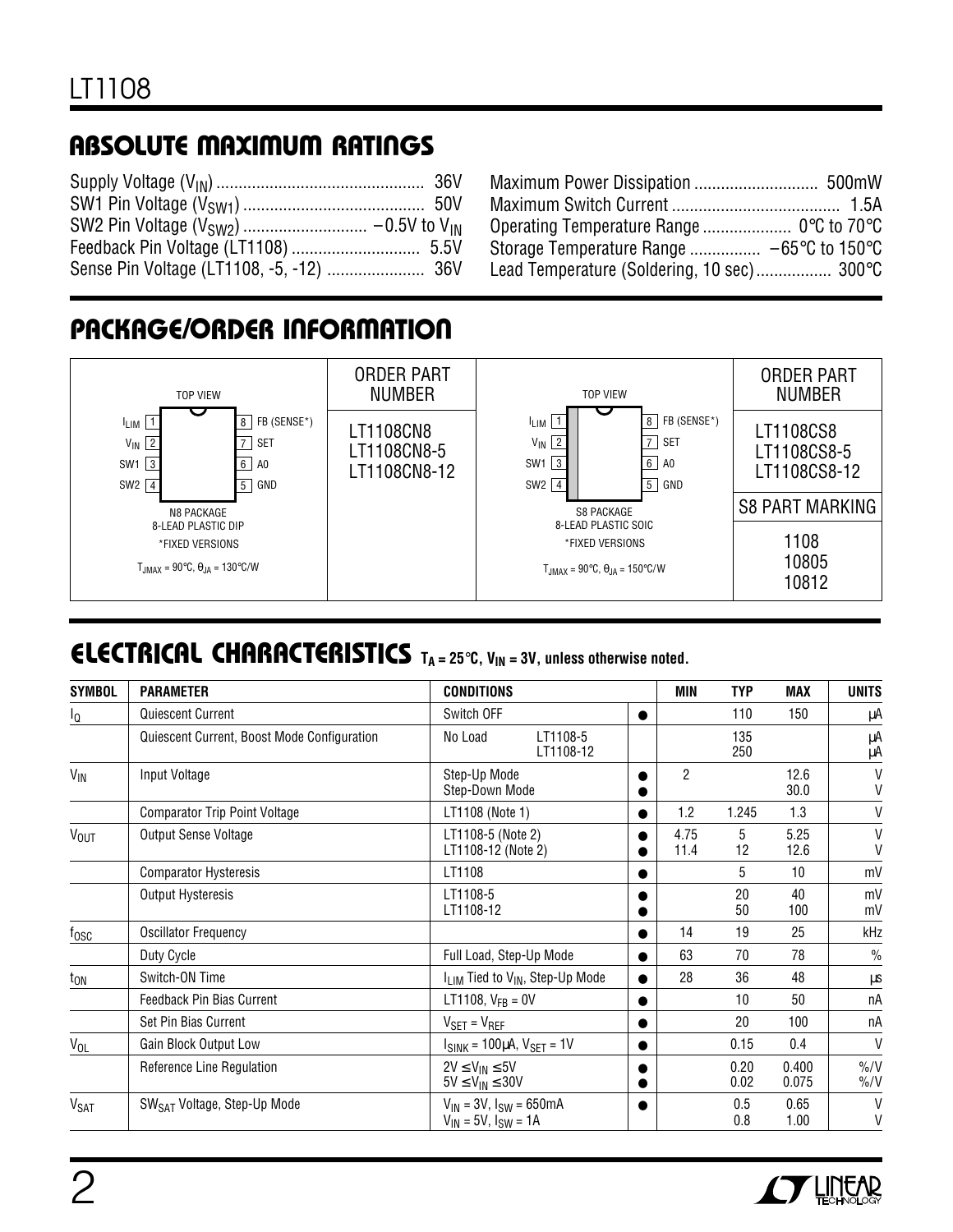# **ELECTRICAL CHARACTERISTICS**  $T_A = 25^\circ \text{C}$ ,  $V_{IN} = 3V$ , unless otherwise noted.

| <b>SYMBOL</b>    | <b>PARAMETER</b>                             | CONDITIONS                              | MIN | TYP    | MAX    | <b>UNITS</b>    |
|------------------|----------------------------------------------|-----------------------------------------|-----|--------|--------|-----------------|
| $V_{\text{SAT}}$ | SW <sub>SAT</sub> Voltage, Step-Down Mode    | $V_{IN}$ = 12V, $I_{SW}$ = 650mA        |     |        | 1.5    | V               |
|                  |                                              |                                         |     |        |        | V               |
| $A_V$            | Gain Block Gain                              | $R_1 = 100k$ (Note 3)                   | 400 | 1000   |        | V/V             |
|                  | <b>Current Limit</b>                         | 220 $\Omega$ from $I_{IJM}$ to $V_{IN}$ |     | 400    |        | mA              |
|                  | <b>Current Limit Temperature Coefficient</b> |                                         |     | $-0.3$ |        | %/ $^{\circ}$ C |
|                  | Switch OFF Leakage Current                   | Measured at SW1 Pin                     |     |        | 10     | μA              |
| V <sub>SW2</sub> | <b>Maximum Excursion Below GND</b>           | $I_{SW1} \le 10 \mu A$ , Switch OFF     |     | $-400$ | $-350$ | mV              |

The ● denotes specifications which apply over the full operating temperature range.

**Note 1:** This specification guarantees that both the high and low trip points of the comparator fall within the 1.2V to 1.3V range.

**Note 2:** The output voltage waveform will exhibit a sawtooth shape due to the comparator hysteresis. The output voltage on the fixed output versions will always be within the specified range.

**Note 3:** 100k resistor connected between a 5V source and the A0 pin.

## **C C HARA TERISTICS U W TYPICAL PERFOR A CE**



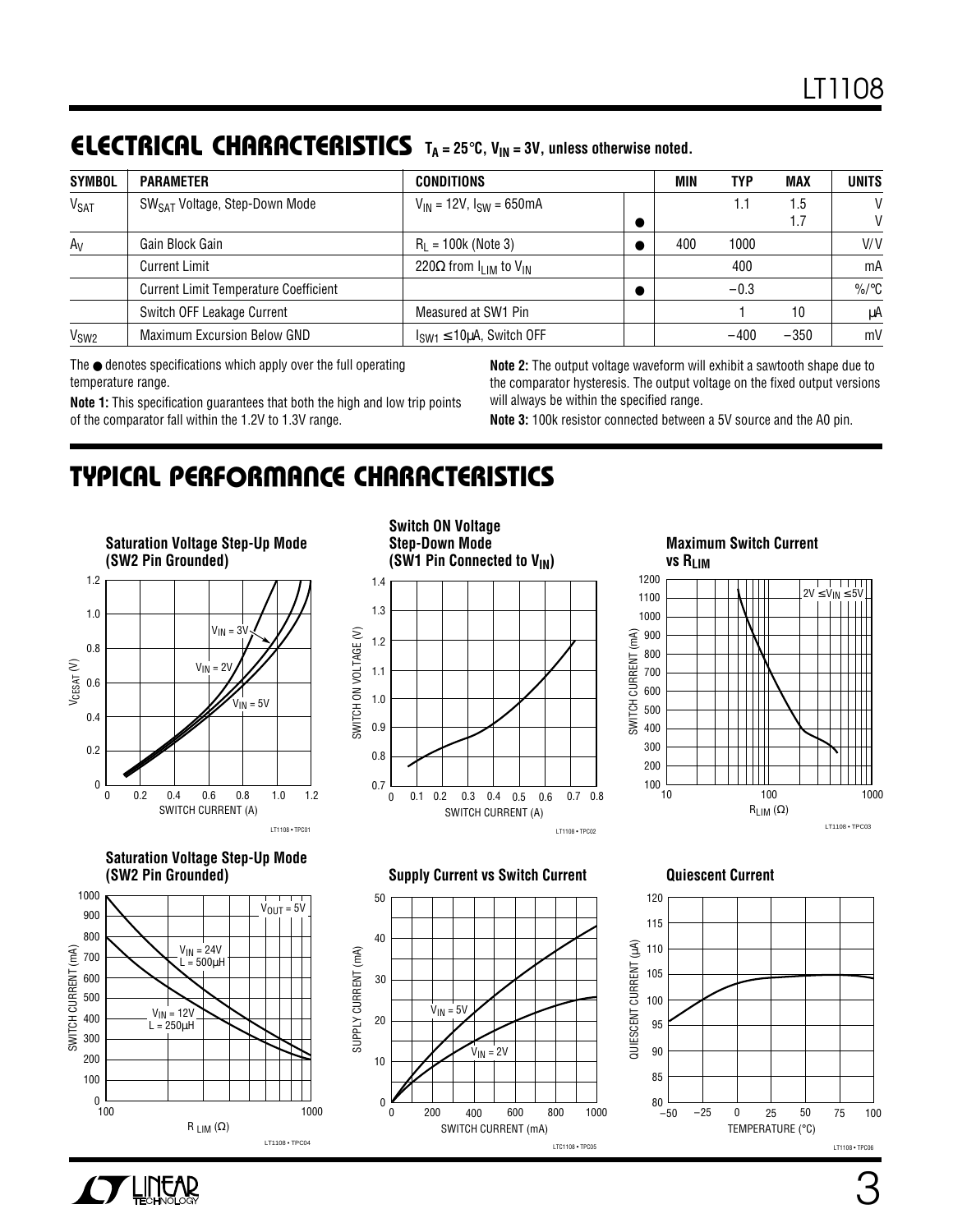# **C C HARA TERISTICS U W TYPICAL PERFOR A CE**



# **PIN FUNCTIONS**

 $I_{\text{I} \text{I} \text{M}}$  (Pin 1): Connect this pin to  $V_{\text{IN}}$  for normal use. Where lower current limit is desired, connect a resistor between  $I_{IJM}$  and  $V_{IN}$ . A 220 $\Omega$  resistor will limit the switch current to approximately 400mA.

**V<sub>IN</sub>** (Pin 2): Input supply voltage.

**SW1 (Pin 3):** Collector of power transistor. For step-up mode connect to inductor/diode. For step-down mode connect to  $V_{IN}$ .

**SW2 (Pin 4):** Emitter of power transistor. For step-up mode connect to ground. For step-down mode connect to inductor/diode. This pin must never be allowed to go more than a Schottky diode drop below ground.

### **GND (Pin 5):** Ground.

**AO (Pin 6):** Auxiliary gain block (GB) output. Open collector, can sink 100µA.

**SET (Pin 7):** GB input. GB is an op amp with positive input connected to SET pin and negative input connected to 1.245V reference.

**FB/SENSE (Pin 8):** On the LT1108 (adjustable) this pin goes to the comparator input. On the LT1108-5 and LT1108-12, this pin goes to the internal application resistor that sets output voltage.

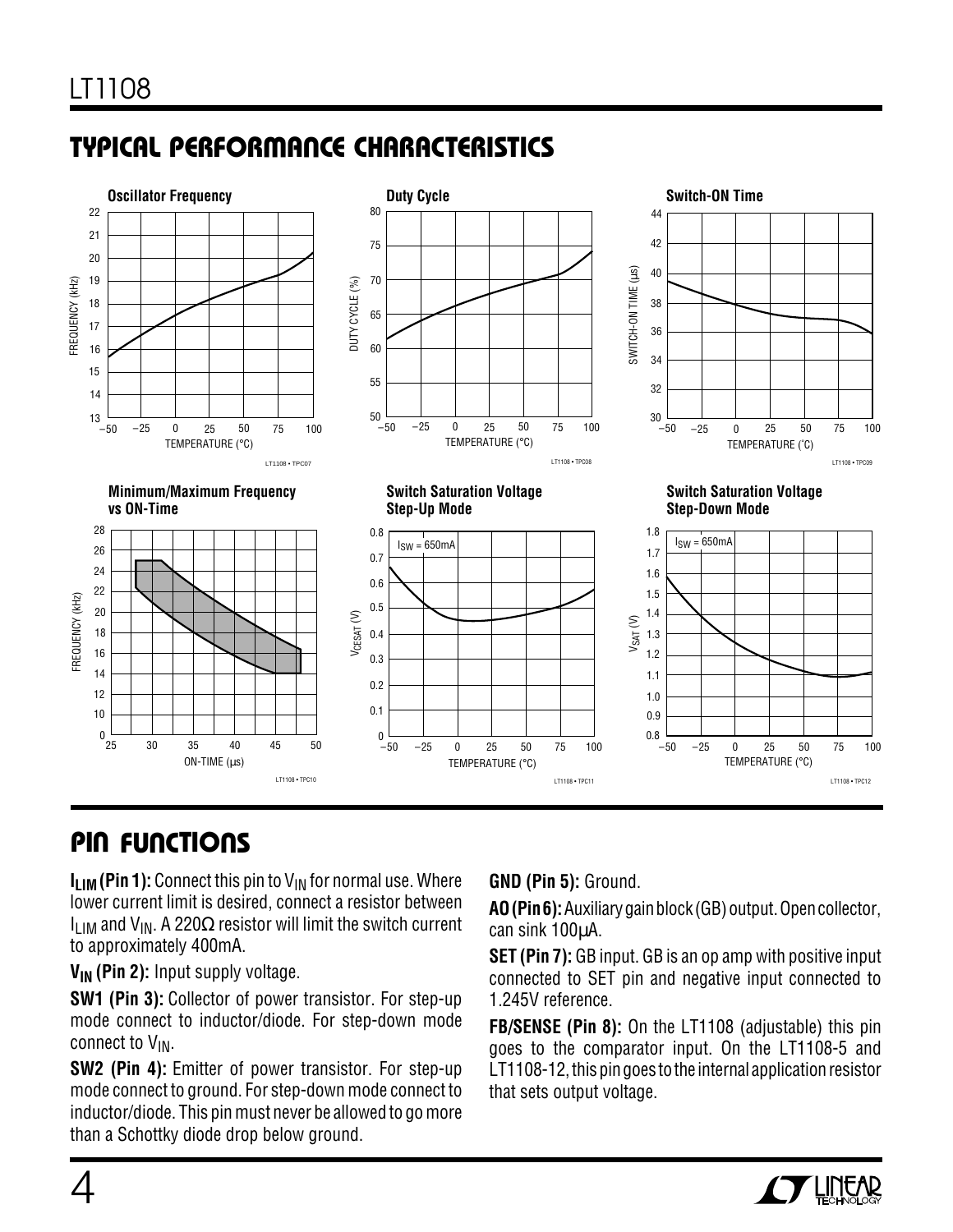### **OPERATION**

The LT1108 is a gated oscillator switcher. This type architecture has very low supply current because the switch is cycled when the feedback pin voltage drops below the reference voltage. Circuit operation can best be understood by referring to the LT1108 block diagram. Comparator A1 compares the feedback (FB) pin voltage with the 1.245V reference signal. When FB drops below 1.245V, A1 switches on the 19kHz oscillator. The driver amplifier boosts the signal level to drive the output NPN power switch. The switch cycling action raises the output voltage and FB pin voltage. When the FB voltage is sufficient to trip A1, the oscillator is gated off. A small amount of hysteresis built into A1 ensures loop stability without external frequency compensation. When the comparator output is low, the oscillator and all high current circuitry is turned off, lowering device quiescent current to just 110µA.

The oscillator is set internally for 36 $\mu$ s ON-time and 17 $\mu$ s OFF-time, allowing continuous mode operation in many cases such as 2V to 5V converters. Continuous mode greatly increases available output power.

Gain block A2 can serve as a low battery detector. The

negative input of A2 is the 1.245V reference. A resistor divider from  $V_{IN}$  to GND, with the mid-point connected to the SET pin provides the trip voltage in a low battery detector application. A0 can sink 100µA (use a 47k resistor pull-up to 5V).

A resistor connected between the  $I_{LIM}$  pin and  $V_{IN}$  sets maximum switch current. When the switch current exceeds the set value, the switch cycle is prematurely terminated. If current limit is not used,  $I_{LIM}$  should be tied directly to  $V_{IN}$ . Propagation delay through the currentlimit circuitry is approximately 2µs.

In step-up mode the switch emitter (SW2) is connected to ground and the switch collector (SW1) drives the inductor; in step-down mode the collector is connected to  $V_{IN}$ and the emitter drives the inductor.

The LT1108-5 and LT1108-12 are functionally identical to the LT1108. The -5 and -12 versions have on-chip voltage setting resistors for fixed 5V or 12V outputs. Pin 8 on the fixed versions should be connected to the output. No external resistors are needed.

### **BLOCK DIAGRAMS**



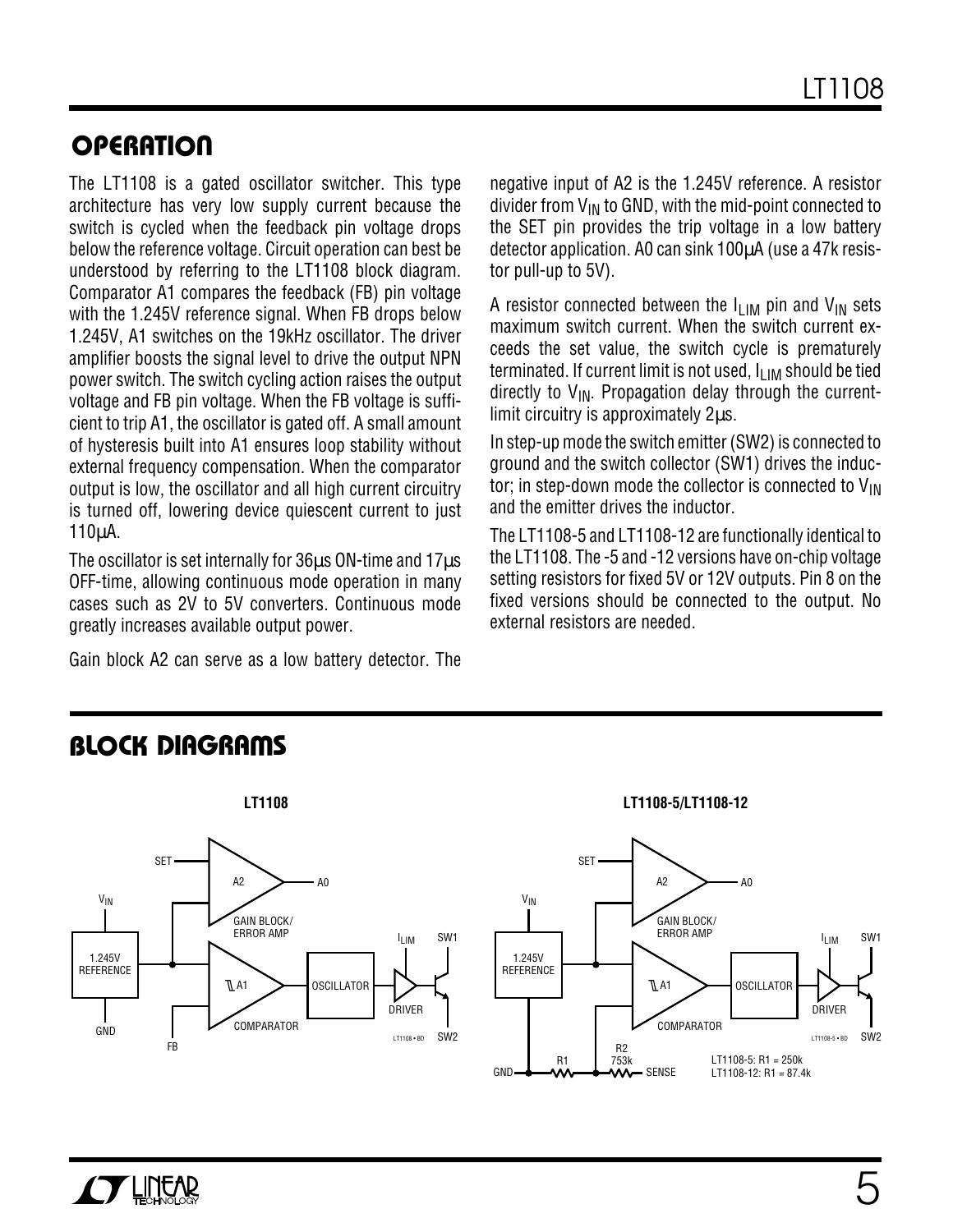### **INDUCTOR SELECTION**

### **General**

A DC/DC converter operates by storing energy as magnetic flux in an inductor core, and then switching this energy into the load. Since it is flux, not charge, that is stored, the output voltage can be higher, lower, or opposite in polarity to the input voltage by choosing an appropriate switching topology.

To operate as an efficient energy transfer element, the inductor must fulfill three requirements. First, the inductance must be low enough for the inductor to store adequate energy under the worst case condition of minimum input voltage and switch-ON time. The inductance must also be high enough so maximum current ratings of the LT1108 and inductor are not exceeded at the other worst case condition of maximum input voltage and ON-time.

Additionally, the inductor core must be able to store the required flux; i.e., it must not *saturate*. At power levels generally encountered with LT1108 based designs, small surface mount ferrite core units with saturation current ratings in the 300mA to 1A range and DCR less than 0.4 $\Omega$ (depending on application) are adequate.

Lastly, the inductor must have sufficiently low DC resistance so excessive power is not lost as heat in the windings. An additional consideration is Electro-Magnetic Interference (EMI). Toroid and pot core type inductors are recommended in applications where EMI must be kept to a minimum; for example, where there are sensitive analog circuitry or transducers nearby. Rod core types are a less expensive choice where EMI is not a problem. Minimum and maximum input voltage, output voltage and output current must be established before an inductor can be selected.

### **Step-Up Converter**

In a step-up, or boost converter (Figure 1), power generated by the inductor makes up the difference between input and output. Power required from the inductor is determined by

$$
P_L = (V_{OUT} + V_D - V_{IN MIN})(I_{OUT})
$$
 (01)

where  $V_D$  is the diode drop (0.5V for a 1N5818 Schottky). Energy required by the inductor per cycle must be equal or greater than

$$
P_{L}/f_{OSC} \tag{02}
$$

in order for the converter to regulate the output.

When the switch is closed, current in the inductor builds according to

$$
I_{L}(t) = \frac{V_{IN}}{R'} \left( 1 - e^{\frac{-R't}{L}} \right)
$$
 (03)

where R<sup>'</sup> is the sum of the switch equivalent resistance (0.8Ω typical at 25°C) and the inductor DC resistance. When the drop across the switch is small compared to  $V_{IN}$ , the simple lossless equation

$$
I_{L}(t) = \frac{V_{IN}}{L} t
$$
 (04)

can be used. These equations assume that at  $t = 0$ , inductor current is zero. This situation is called "discontinuous mode operation" in switching regulator parlance. Setting "t" to the switch-ON time from the LT1108 specification table (typically  $36\mu s$ ) will yield  $I_{PFAK}$  for a specific "L" and  $V_{IN}$ . Once I $P_{EAK}$  is known, energy in the inductor at the end of the switch-ON time can be calculated as

$$
E_{L} = \frac{1}{2} L I_{PEAK}^{2}
$$
 (05)

 $E_1$  must be greater than P<sub>L</sub>/f<sub>OSC</sub> for the converter to deliver the required power. For best efficiency  $I_{\rm PFAK}$  should be kept to 1A or less. Higher switch currents will cause excessive drop across the switch resulting in reduced efficiency. In general, switch current should be held to as low a value as possible in order to keep switch, diode and inductor losses at a minimum.

As an example, suppose 12V at 30mA is to be generated from a 2V to 3V input. Recalling equation (01),

$$
P_L = (12V + 0.5V - 2V)(30mA) = 315mW
$$
 (06)

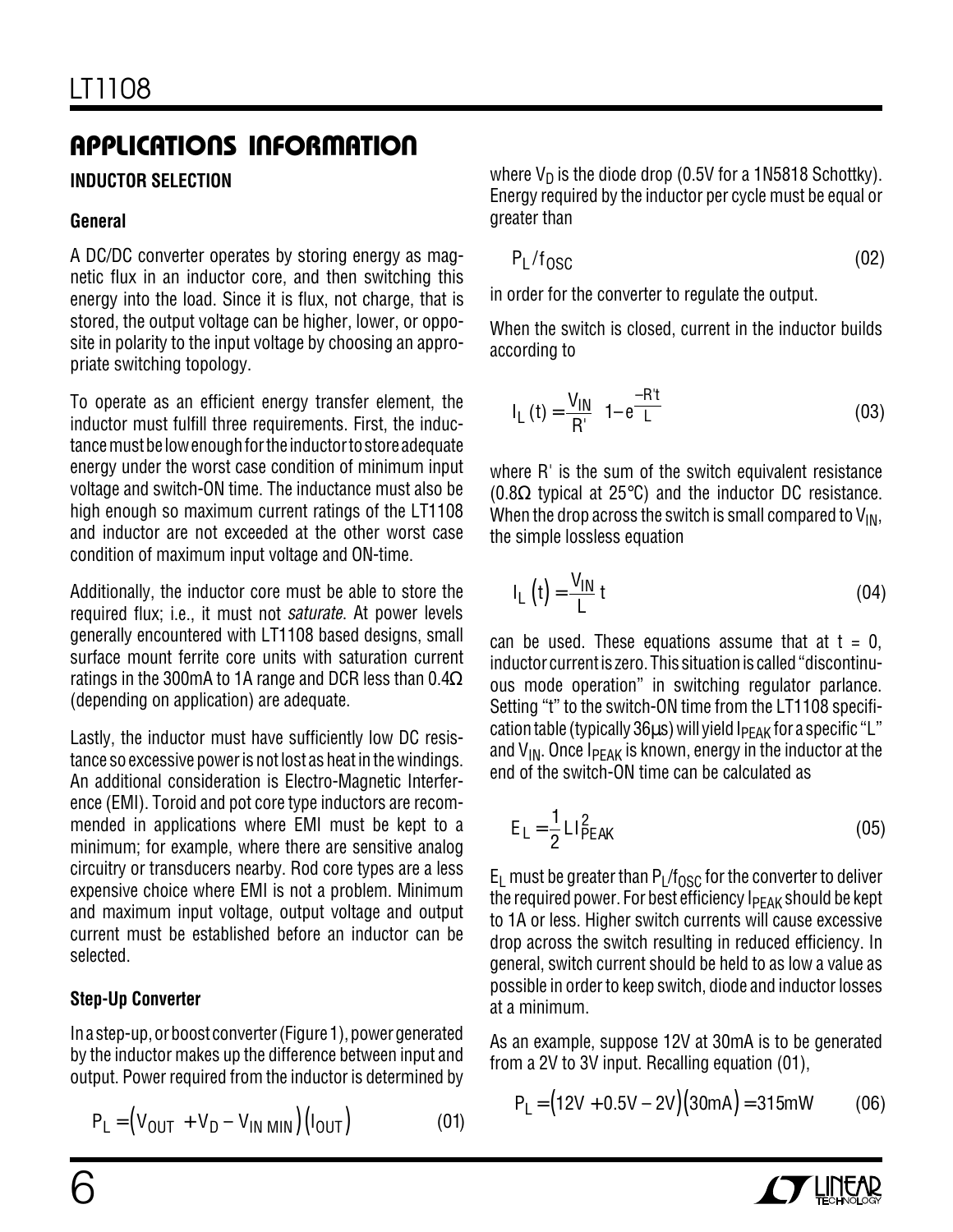Energy required from the inductor is

$$
\frac{P_L}{f_{OSC}} = \frac{315mW}{19kHz} = 16.6\mu J
$$
 (07)

Picking an inductor value of 100µH with 0.2Ω DCR results in a peak switch current of

$$
I_{PEAK} = \frac{2V}{1.0\Omega} \left( 1 - e^{\frac{-1.0\Omega \times 36\mu s}{100\mu H}} \right) = 605mA
$$
 (08)

Substituting  $I_{\text{PFAK}}$  into Equation 04 results in

$$
E_{L} = \frac{1}{2} (100 \mu H) (6.605 A)^{2} = 18.3 \mu J
$$
 (09)

Since 18.3µJ > 16.6µJ, the 100µH inductor will work. This trial-and-error approach can be used to select the optimum inductor. Keep in mind the switch current maximum rating of 1.5A. If the calculated peak current exceeds this, an external power transistor can be used.

A resistor can be added in series with the  $I_{LIM}$  pin to invoke switch current limit. The resistor should be picked so the calculated  $I_{\text{PFAK}}$  at minimum  $V_{\text{IN}}$  is equal to the Maximum Switch Current (from Typical Performance Characteristic curves). Then, as  $V_{IN}$  increases, switch current is held constant, resulting in increasing efficiency.

### **Step-Down Converter**

The step-down case (Figure 2) differs from the step-up in that the inductor current flows through the load during both the charge and discharge periods of the inductor. Current through the switch should be limited to ~650mA in this mode. Higher current can be obtained by using an external switch (see Figure 3). The  $I_{LIM}$  pin is the key to successful operation over varying inputs.

After establishing output voltage, output current and input voltage range, peak switch current can be calculated by the formula:

$$
I_{PEAK} = \frac{2I_{OUT}}{DC} \left[ \frac{V_{OUT} + V_D}{V_{IN} - V_{SW} + V_D} \right]
$$
 (10)

where  $DC =$  duty cycle  $(0.60)$ 

 $V_{SW}$  = switch drop in step-down mode  $V_D$  = diode drop (0.5V for a 1N5818)  $I<sub>OUT</sub>$  = output current  $V_{OIII}$  = output voltage  $V_{IN}$  = minimum input voltage

 $V_{SW}$  is actually a function of switch current which is in turn a function of  $V_{IN}$ , L, time, and  $V_{OUT}$ . To simplify, 1.5V can be used for  $V_{SW}$  as a very conservative value.

Once  $I_{PEAK}$  is known, inductor value can be derived from

$$
L = \frac{V_{IN \text{ MIN}} - V_{SW} - V_{OUT}}{I_{PEAK}} \times t_{ON}
$$
 (11)

where  $t_{ON}$  = switch-ON time (36 $\mu$ s).

Next, the current limit resistor  $R_{LIM}$  is selected to give  $I_{PEAK}$ from the R<sub>LIM</sub> Step-Down Mode curve. The addition of this resistor keeps maximum switch current constant as the input voltage is increased.

As an example, suppose 5V at 300mA is to be generated from a 12V to 24V input. Recalling Equation (10),

$$
I_{PEAK} = \frac{2(300mA)}{0.60} \left[ \frac{5 + 0.5}{12 - 1.5 + 0.5} \right] = 500mA
$$
 (12)

Next, inductor value is calculated using Equation (11)

$$
L = \frac{12 - 1.5 - 5}{500 \text{mA}} 36 \mu s = 396 \mu H
$$
 (13)

Use the next lowest standard value (330µH).

Then pick  $R_{LIM}$  from the curve. For  $I_{PEAK} = 500 \text{mA}$ ,  $R_{LIM}$  = 220 $\Omega$ .

### **Positive-to-Negative Converter**

Figure 4 shows hookup for positive-to-negative conversion. All of the output power must come from the inductor. In this case,

$$
P_L = (|V_{OUT}| + V_D)(I_{OUT})
$$
\n(14)

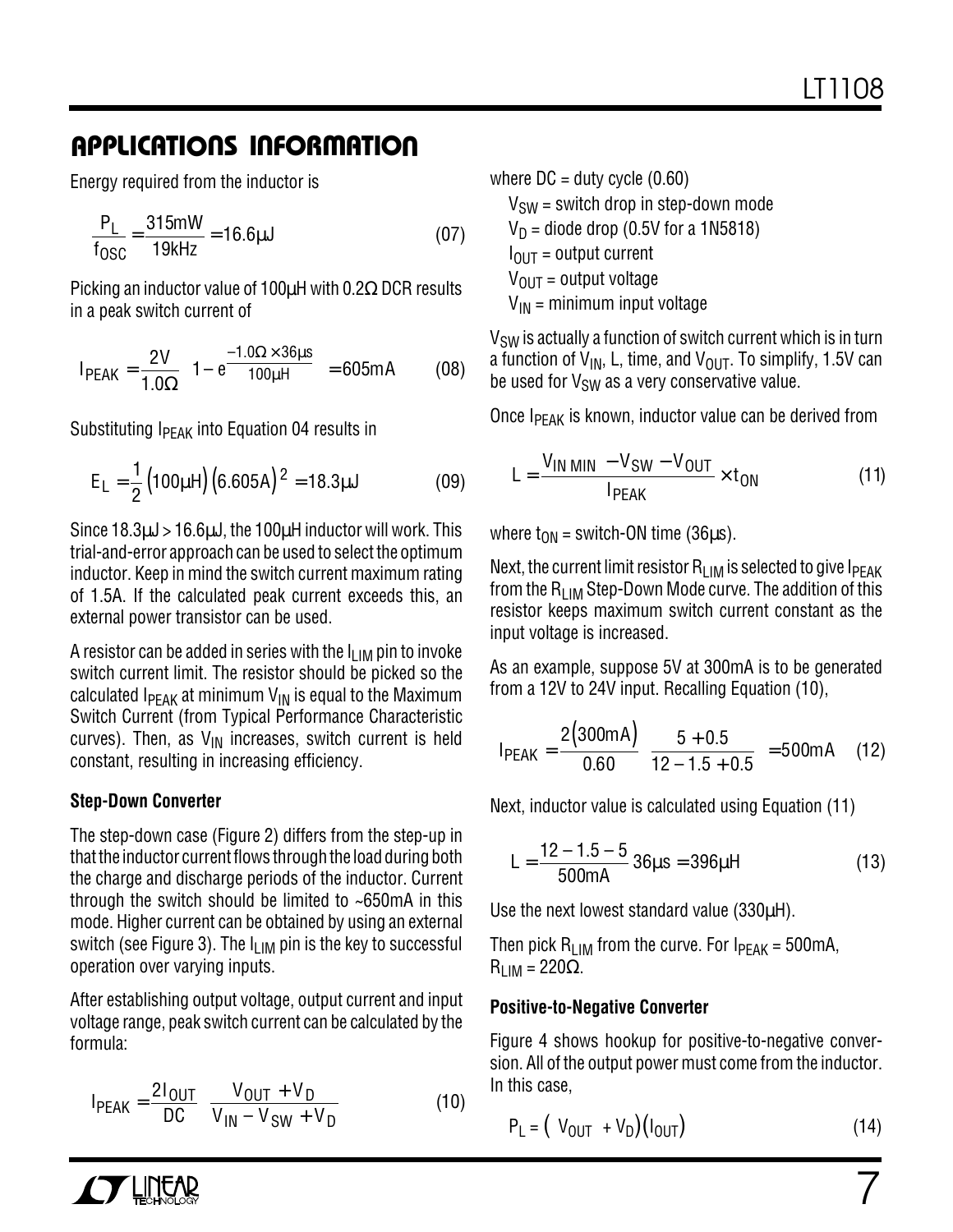In this mode the switch is arranged in common collector or step-down mode. The switch drop can be modeled as a 0.75V source in series with a 0.65 $\Omega$  resistor. When the switch closes, current in the inductor builds according to

$$
I_{L}(t) = \frac{V_{L}}{R'} \left(1 - e^{\frac{-R't}{L}}\right)
$$
 (15)

where:  $R' = 0.65\Omega + DCR_1$  $V_1 = V_{1N} - 0.75V$ 

As an example, suppose –5V at 100mA is to be generated from a 4.5V to 5.5V input. Recalling Equation (14),

$$
P_L = (|-5V| + 0.5V)(100mA) = 550mW.
$$
 (16)

Energy required from the inductor is

$$
\frac{P_L}{f_{OSC}} = \frac{550 \text{mW}}{19 \text{kHz}} = 28.9 \text{µJ}
$$
 (17)

Picking an inductor value of 220µH with 0.3Ω DCR results in a peak switch current of

$$
I_{PEAK} = \frac{(4.5V - 0.75V)}{(0.65\Omega + 0.3\Omega)} \left(1 - e^{\frac{-0.95\Omega \times 36\mu s}{220\mu H}}\right)
$$
(18)  
= 568mA

Substituting  $I_{PEAK}$  into Equation (04) results in

$$
E_{L} = \frac{1}{2} (220 \mu H) (0.568 A)^{2} = 35.5 \mu J
$$
 (19)

Since  $35.5\mu J > 28.9\mu J$ , the  $220\mu H$  inductor will work.

Finally,  $R_{LIM}$  should be selected by looking at the Switch Current vs R<sub>LIM</sub> curve. In this example, R<sub>LIM</sub> = 150 $\Omega$ .

### **STEP-UP (BOOST MODE) OPERATION**

A step-up DC/DC converter delivers an output voltage higher than the input voltage. Step-up converters are not short-circuit protected since there is a DC path from input to output.

The usual step-up configuration for the LT1108 is shown in Figure 1. The LT1108 first pulls SW1 low causing  $V_{IN}$  –  $V_{CFSAT}$  to appear across L1. A current then builds up in L1. At the end of the switch-ON time the current in L1 is

$$
IPEAK = \frac{V_{IN}}{L} t_{ON} \star
$$
 (20)



**Figure 1. Step-Up Mode Hookup**

Immediately after switch turn-off, the SW1 voltage pin starts to rise because current cannot instantaneously stop flowing in L1. When the voltage reaches  $V_{\text{OUT}} + V_{\text{D}}$ , the inductor current flows through D1 into C1, increasing  $V_{OIII}$ . This action is repeated as needed by the LT1108 to keep  $V_{FR}$ at the internal reference voltage of 1.245V. R1 and R2 set the output voltage according to the formula

$$
V_{OUT} = \left(1 + \frac{R2}{R1}\right) \left(1.245V\right) \tag{21}
$$

### **STEP-DOWN (BUCK MODE) OPERATION**

A step-down DC/DC converter converts a higher voltage to a lower voltage. The usual hookup for an LT1108 based step-down converter is shown in Figure 2.

When the switch turns on, SW2 pulls up to  $V_{IN} - V_{SW}$ . This puts a voltage across L1 equal to  $V_{IN} - V_{SW} - V_{OUT}$ , causing a current to build up in L1. At the end of the switch- ON time, the current in L1 is equal to

<sup>\*</sup>Expression 20 neglects the effect of switch and coil resistance. This is taken into account in the "Inductor Selection" section.

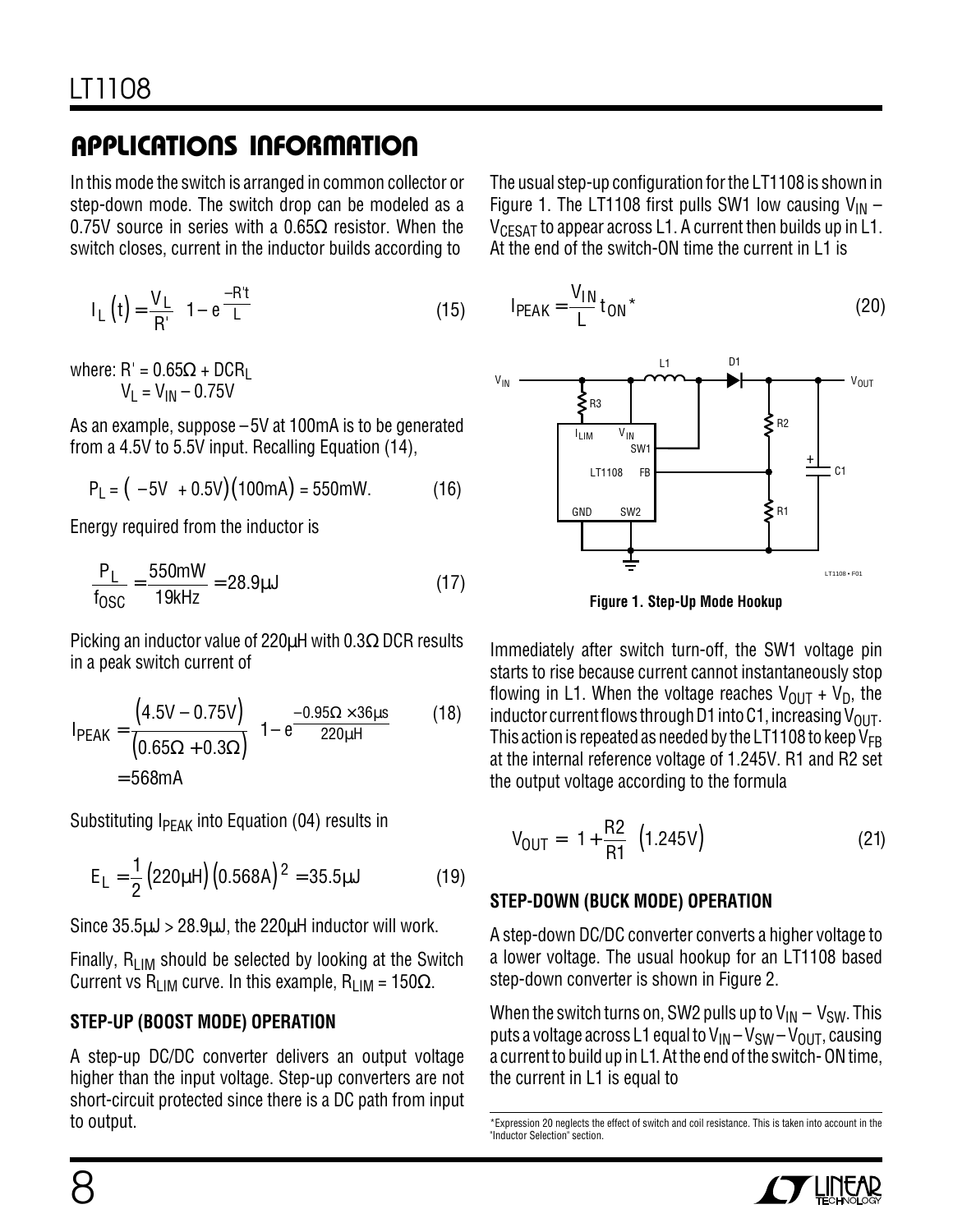$$
I_{PEAK} = \frac{V_{IN} - V_{SW} - V_{OUT}}{L} t_{ON}
$$
 (22)

When the switch turns off, the SW2 pin falls rapidly and actually goes below ground. D1 turns on when SW2 reaches 0.4V below ground. D1 MUST BE A SCHOTTKY DIODE. The voltage at SW2 must never be allowed to go below –0.5V. A silicon diode such as the 1N4933 will allow SW2 to go to –0.8V, causing potentially destructive power dissipation inside the LT1108. Output voltage is determined by

$$
V_{OUT} = \left(1 + \frac{R2}{R1}\right) \left(1.245V\right)
$$
 (23)

R3 programs switch current limit. This is especially important in applications where the input varies over a wide range. Without R3, the switch stays on for a fixed time each cycle. Under certain conditions the current in L1 can build up to excessive levels, exceeding the switch rating and/or saturating the inductor. The 100 $\Omega$  resistor programs the switch to turn off when the current reaches approximately 700mA. When using the LT1108 in step-down mode, output voltage should be limited to 6.2V or less. Higher output voltages can be accommodated by inserting a 1N5818 diode in series with the SW2 pin (anode connected to SW2).



**Figure 2. Step-Down Mode Hookup**

#### **HIGHER CURRENT STEP-DOWN OPERATION**

Output current can be increased by using a discrete PNP pass transistor as shown in Figure 3. R1 serves as a current limit sense. When the voltage drop across R1 equals  $0.5V_{BF}$ , the switch turns off. As shown, switch current is limited to 2A. Inductor value can be calculated based on formulas in the Inductor Selection Step-Down Converter section with the following conservative expression for V<sub>SW</sub>:

$$
V_{SW} = V_{R1} + V_{Q1SAT} \approx 1.0V
$$
 (24)

R2 provides a current path to turn off Q1. R3 provides base drive to Q1. R4 and R5 set output voltage. A PMOS FET can be used in place of Q1 when  $V_{IN}$  is between 10V and 20V.



**Figure 3. Q1 Permits Higher Current Switching The LT1108 Functions as Controller**

### **INVERTING CONFIGURATIONS**

The LT1108 can be configured as a positive-to-negative converter (Figure 4), or a negative-to-positive converter (Figure 5). In Figure 4, the arrangement is very similar to a step-down, except that the high side of the feedback is referred to ground. This level shifts the output negative. As in the step-down mode, D1 must be a Schottky diode, and  $|V_{\text{OUT}}|$  should be less than 6.2V. More negative output voltages can be accommodated as in the prior section.

In Figure 5, the input is negative while the output is positive. In this configuration, the magnitude of the input voltage can be higher or lower than the output voltage. A level shift,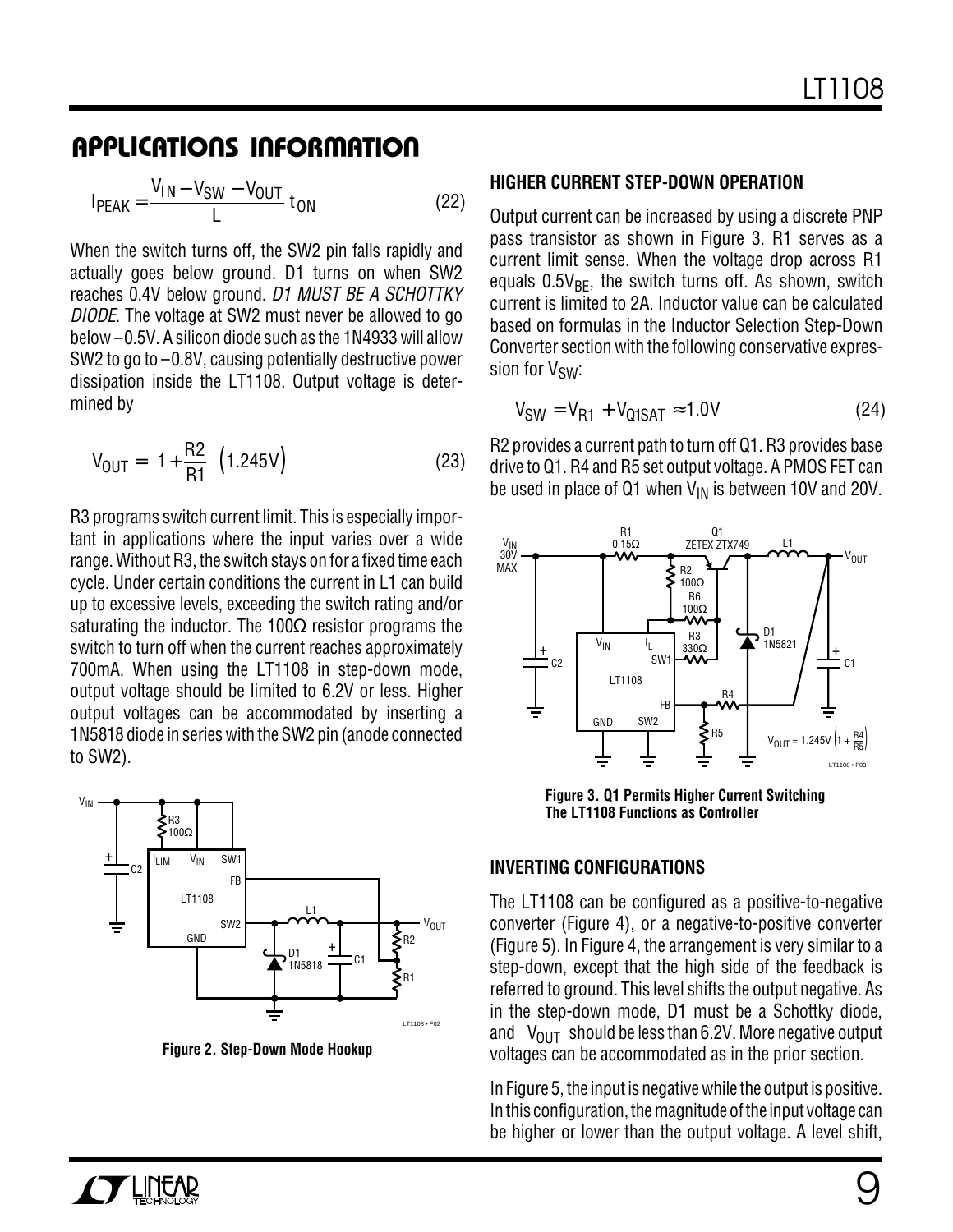provided by the PNP transistor, supplies proper polarity feedback information to the regulator.



**Figure 4. Positive-to-Negative Converter**



**Figure 5. Negative-to-Positive Converter**

### **USING THE I<sub>LIM</sub> PIN**

The LT1108 switch can be programmed to turn off at a set switch current, a feature not found on competing devices. This enables the input to vary over a wide range without exceeding the maximum switch rating or saturating the inductor. Consider the case where analysis shows the LT1108 must operate at an 800mA peak switch current with a 2.0V input. If  $V_{IN}$  rises to 4V, the peak switch current will rise to 1.6A, exceeding the maximum switch current rating. With the proper resistor selected (see the "Maximum Switch Current vs  $R_{LIM}$ " characteristic), the switch current will be limited to 800mA, even if the input voltage increases.

Another situation where the  $I_{\text{LIM}}$  feature is useful occurs when the device goes into continuous mode operation. This occurs in step-up mode when

$$
\frac{V_{OUT} + V_{DIODE}}{V_{IN} - V_{SW}} < \frac{1}{1 - DC}.
$$
 (25)

When the input and output voltages satisfy this relationship, inductor current does not go to zero during the switch-OFF time. When the switch turns on again, the current ramp starts from the non-zero current level in the inductor just prior to switch turn-on. As shown in Figure 6, the inductor current increases to a high level before the comparator turns off the oscillator. This high current can cause excessive output ripple and requires oversizing the output capacitor and inductor. With the  $I_{LIM}$  feature, however, the switch current turns off at a programmed level as shown in Figure 7, keeping output ripple to a minimum.



**Figure 6. No Current Limit Causes Large Inductor Current Build-Up**



**Figure 7. Current Limit Keeps Inductor Current Under Control**

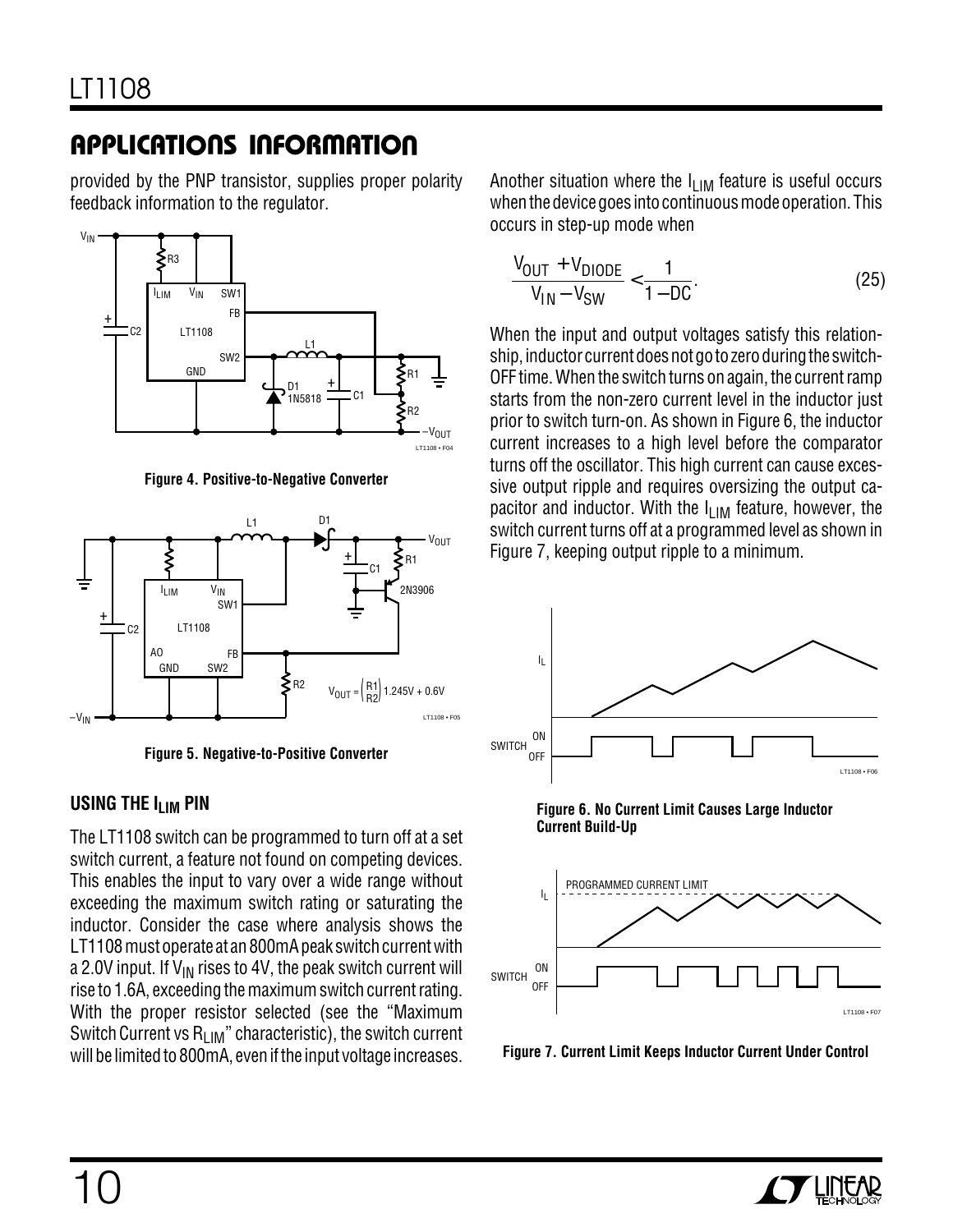Figure 8 details current limit circuitry. Sense transistor Q1, whose base and emitter are paralleled with power switch Q2, is ratioed such that approximately 0.5% of Q2's collector current flows in Q1's collector. This current passed through internal 80Ω resistor R1 and out through the  $I_{LIM}$  pin. The value of the external resistor connected between  $I_{\text{I}}_{\text{IM}}$  and  $V_{\text{IN}}$  sets the current limit. When sufficient switch current flows to develop a V<sub>BF</sub> across R1 + R<sub>LIM</sub>, Q3 turns on and injects current into the oscillator, turning off the switch. Delay through this circuitry is approximately 2µs. The current trip point becomes less accurate for switch-ON times less than 5µs. Resistor values programming switch-ON time for 2µs or less will cause spurious response in the switch circuitry although the device will still maintain output regulation.



**Figure 8. LT1108 Current Limit Circuitry**

### **USING THE GAIN BLOCK**

The gain block (GB) on the LT1108 can be used as an error amplifier, low battery detector or linear post regulator. The gain block itself is a very simple PNP input op amp with an open collector NPN output. The negative input of the gain block is tied internally to the 1.245V reference. The positive input comes out on the SET pin.

Arrangement of the gain block as a low battery detector is straightforward. Figure 9 shows hookup. R1 and R2 need only be low enough in value so that the bias current of the SET input does not cause large errors. 33k for R2 is adequate. R3 can be added to introduce a small amount of hysteresis. This will cause the gain block to "snap" when the trip point is reached. Values in the 1M to 10M range are optimal. The addition however, of R3 will change the trip point.



**Figure 9. Setting Low Battery Detector Trip Point**

#### **Table 1. Inductor Manufacturers**

| <b>MANUFACTURER</b>                                                                                | <b>PART NUMBERS</b>     |
|----------------------------------------------------------------------------------------------------|-------------------------|
| <b>Coiltronics International</b><br>984 S.W. 13th Court<br>Pompano Beach, FL 33069<br>305-781-8900 | OCTA-PAC™<br>Series     |
| Sumida Electric Co. USA<br>708-956-0666                                                            | CD54<br>CDR74<br>CDR105 |

#### **Table 2. Capacitor Manufacturers**

| <b>MANUFACTURER</b>                                                                            | <b>PART NUMBERS</b>  |
|------------------------------------------------------------------------------------------------|----------------------|
| Sanyo Video Components<br>1201 Sanyo Avenue<br>San Diego, CA 92073<br>619-661-6322             | <b>OS-CON Series</b> |
| Nichicon America Corporation<br>927 East State Parkway<br>Schaumberg, IL 60173<br>708-843-7500 | <b>PL</b> Series     |
| <b>AVX Corporation</b><br>Myrtle Beach, SC<br>803-946-0690                                     | <b>TPS Series</b>    |

#### **Table 3. Transistor Manufacturers**

| <b>MANUFACTURER</b>               | <b>PART NUMBERS</b> |
|-----------------------------------|---------------------|
| Zetex Inc.                        | ZTX 749 (NPN)       |
| 87 Modular Avenue                 | ZTX 849 (NPN)       |
| Commack, NY 11725<br>516-543-7100 | ZTX 949 (PNP)       |